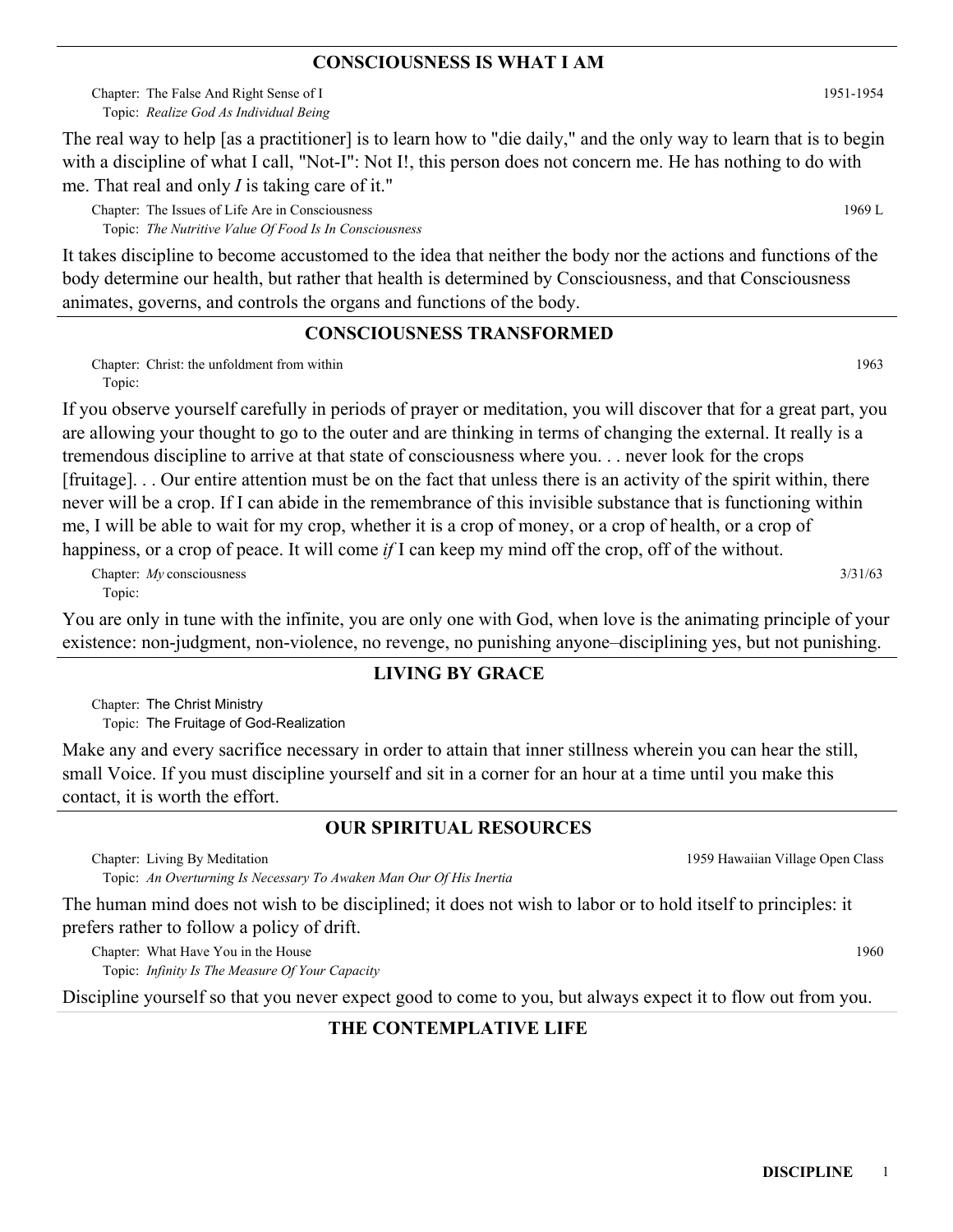Chapter: Contemplation develops the beholder and the contemplation of the beholder of the beholder of the contemplation of the beholder *Discipline In The Contemplative Life* Topic:

Think of any discordant appearance that you have ever seen, heard, tasted, touched, or smelled; see the discipline that is necessary to refrain from attempting to alter, change, or do something about it; and then be convinced and know, "My kingdom–the place where I live, move, and have my being–is not of this world, Therefore, I have nothing to do about this world except to know that it is not of *My* kingdom."

The discipline of the spiritual path consists of the ability to discipline one's self so as not to see a picture that has to be changed, altered, improved, or removed, and the vision to look out at the pictures this world presents with this conviction, "It is *I*; be not afraid," and then stand still and bear witness while God brings about the transformation of the visible scene.

The discipline on this path lies in rejecting every appearance, whether it is good or evil, in the realization that whatever it is that is of God is invisible to human senses.

## **THE FOUNDATION OF MYSTICISM**

Chapter: Introducing The Healing Principles 1959 *A Transition In Consciousness* Topic:

Since our work teaches us that we must not use force, we must not take up the sword, we must not punish our mind or body, we have recourse only to discipline, but not the harsh discipline of an unthinking parent over a wayward child. Rather, we exercise loving dominion that a wise parent exercises: a discipline with love, a discipline with gentleness, a discipline with peace and patience. And so we learn to gently take dominion over the mind so that we can meditate the way we did in this meditation:

*I say unto thee, peace he still, fear not. Fear not—not all the armies of the aliens, for God in the midst of thee is mighty. . . You need not battle; you need take no thought for what you shall drink or wherewithal you shall be clothed.*

### **THE INFINITE WAY LETTERS 1955**

Chapter: Immortality *The Price Of Truth* Topic:

The great price is self-discipline.

#### **THE INFINITE WAY LETTERS 1956**

Chapter: In God's Presence Is Fullness of Life *The Infinite Way Lesson For Children: Obedience* Topic:

Your earthly parents are His direct deputies to whom are entrusted the responsibility and privilege of representing and establishing God's care, protection, discipline, and love in your lives.

# **THE ONLY FREEDOM**

Chapter: The Discipline of Knowing the Truth *Knowing The Truth* Topic:

No matter how spiritual the approach and no matter how close to God we come, there are those periods when it becomes necessary to lift ourselves into an atmosphere of God and to raise ourselves up from the level to which we have sunk through radio, newspaper, gossip, and all the things that happen to us out here in the world. They all have the effect of pulling us down, and it sometimes takes a great deal of reading, a considerable amount of meditation, or association with those on the path, to lift us up again. Above all, the place the discipline has is that through it we actually know what the truth is so we do not have a blind faith in an unknown God.

1951 First Seattle Series 614:1

1953 First Portland Class 37:2

1951 Second Portland Series

607 7:1